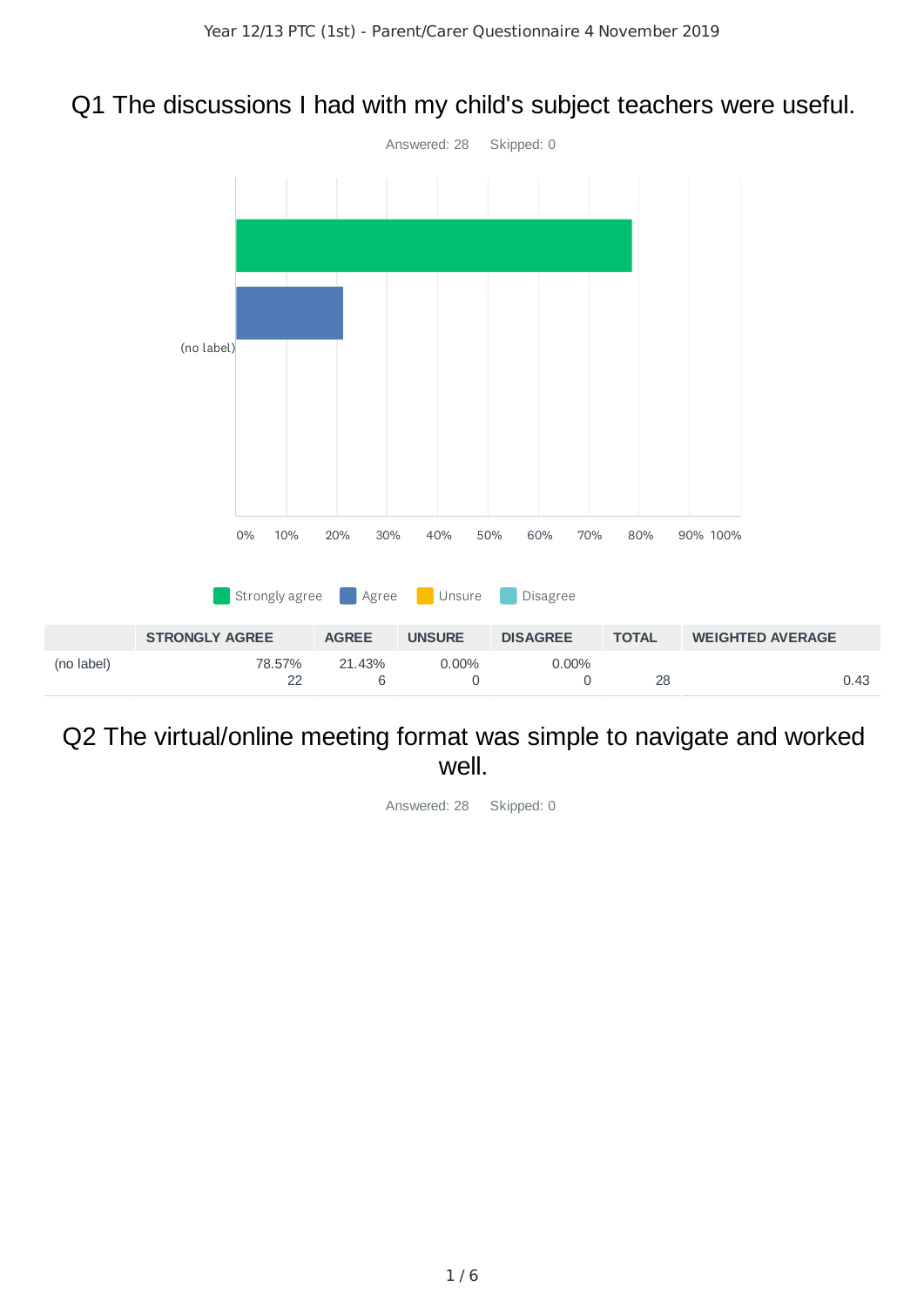

#### Year 12/13 PTC (1st) - Parent/Carer Questionnaire 4 November 2019

Q3 I am happy with the progress my child is making in ALL subject areas (if anything other than Agree/Strongly Agree, please comment below to help us support you further).

Answered: 4 Skipped: 24

Q4 I am happy with how the Academy is monitoring my child's progress in Sixth Form.

Answered: 28 Skipped: 0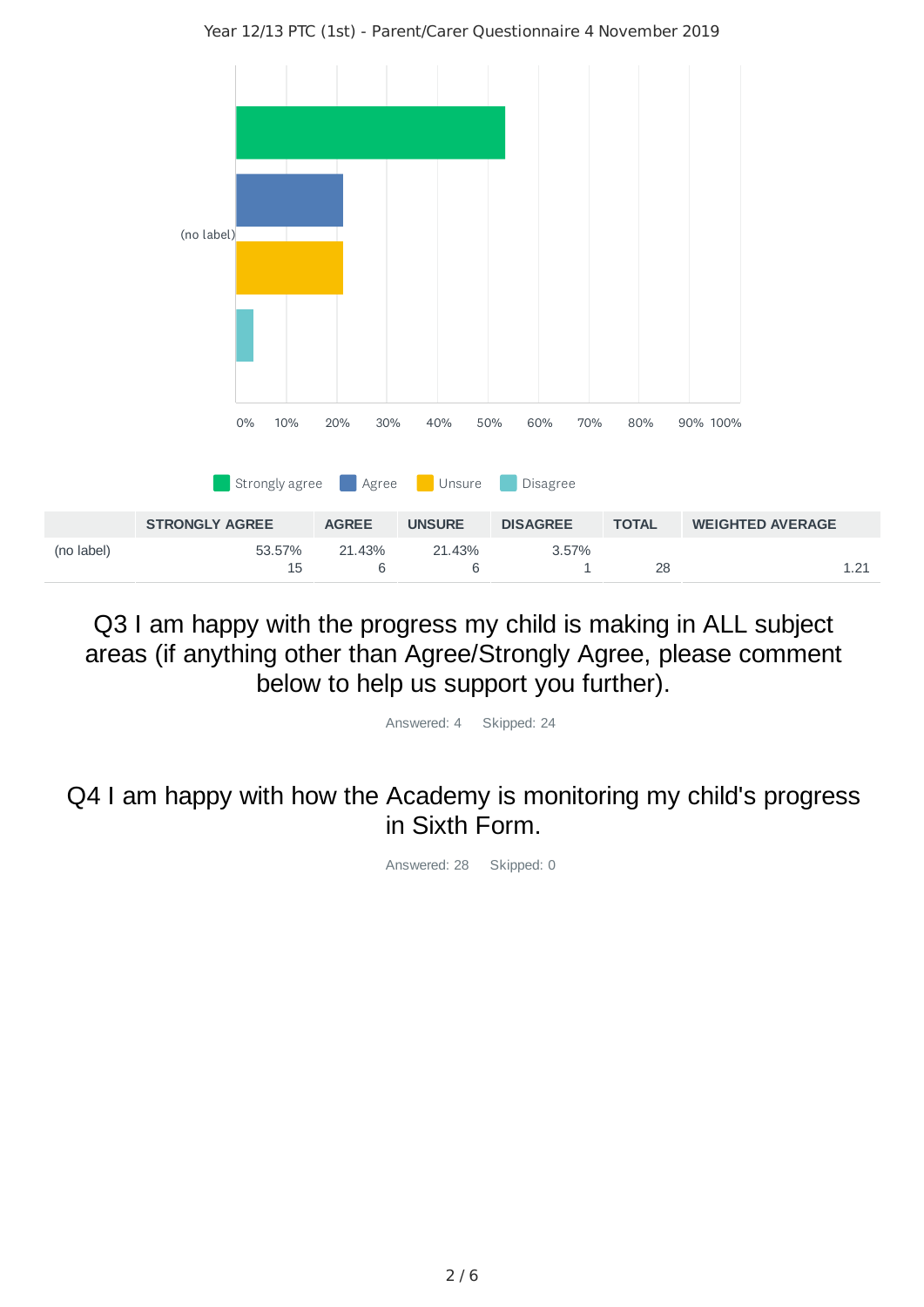Year 12/13 PTC (1st) - Parent/Carer Questionnaire 4 November 2019



## Q5 I know how to help and support my child reach their target levels (Please leave a comment if you think a parent workshop on 'How to support your child in further education' would be helpful)

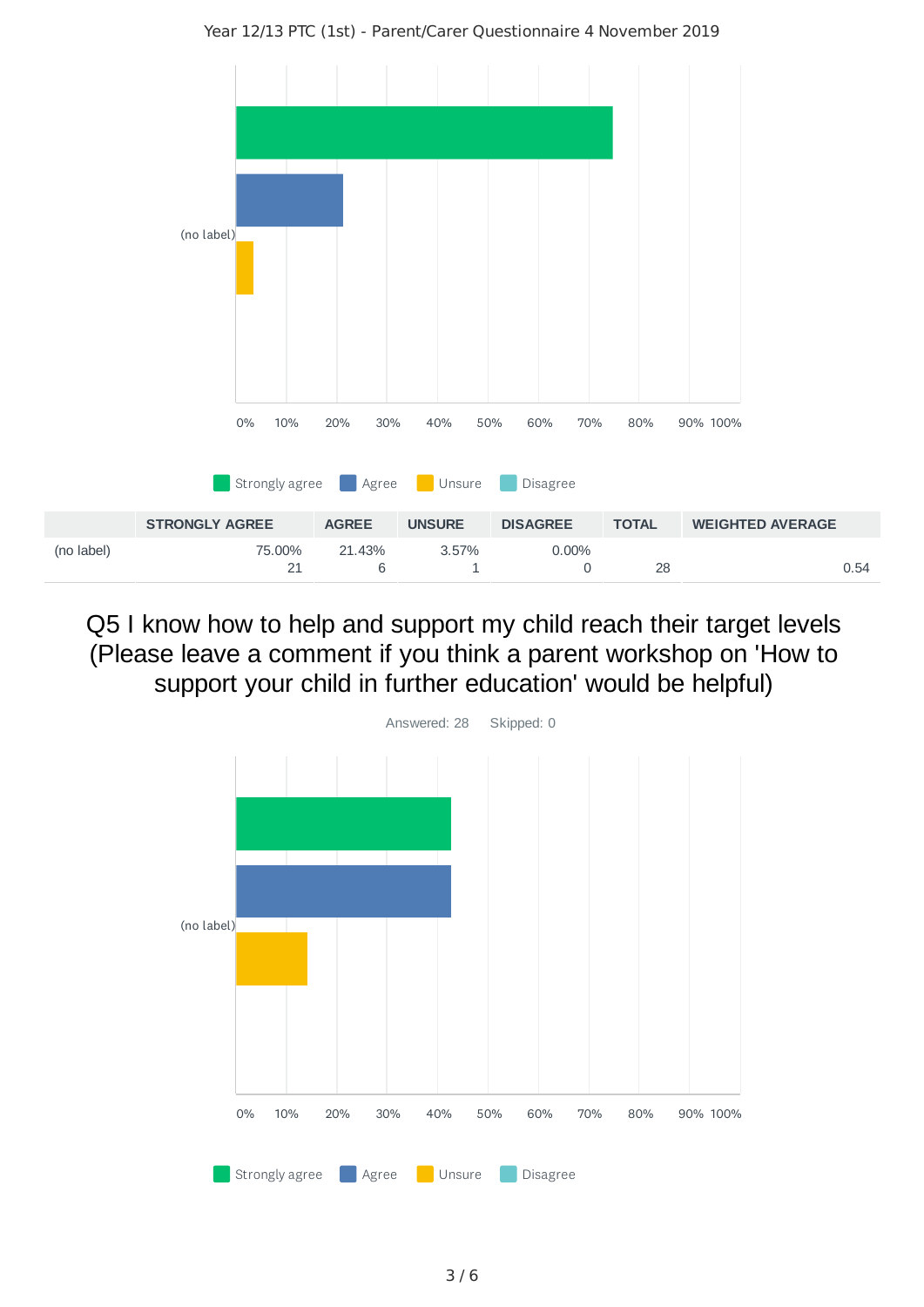|            | <b>STRONGLY AGREE</b> | <b>AGREE</b> | <b>UNSURE</b> | <b>DISAGREE</b> | <b>TOTAL</b> | <b>WEIGHTED AVERAGE</b> |
|------------|-----------------------|--------------|---------------|-----------------|--------------|-------------------------|
| (no label) | 42.86%                | $42.86\%$    | 14.29%        | 0.00%           | 28           | ⊥.29                    |

# Q6 My child knows how to work independently outside the Academy



# Q7 This parents evening is at the right time of the day

Answered: 28 Skipped: 0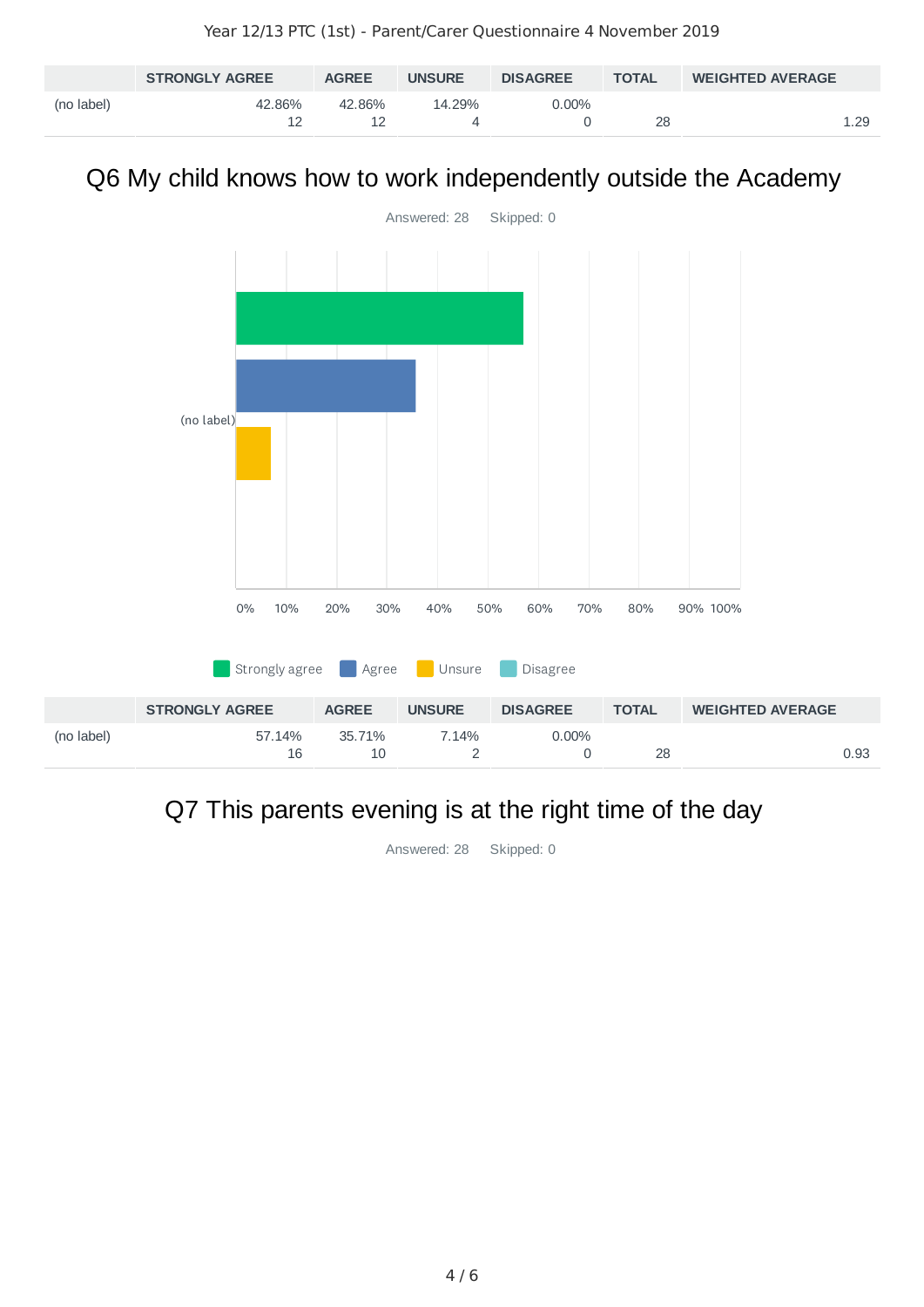Year 12/13 PTC (1st) - Parent/Carer Questionnaire 4 November 2019



# Q8 I know who to contact to discuss my child's progress